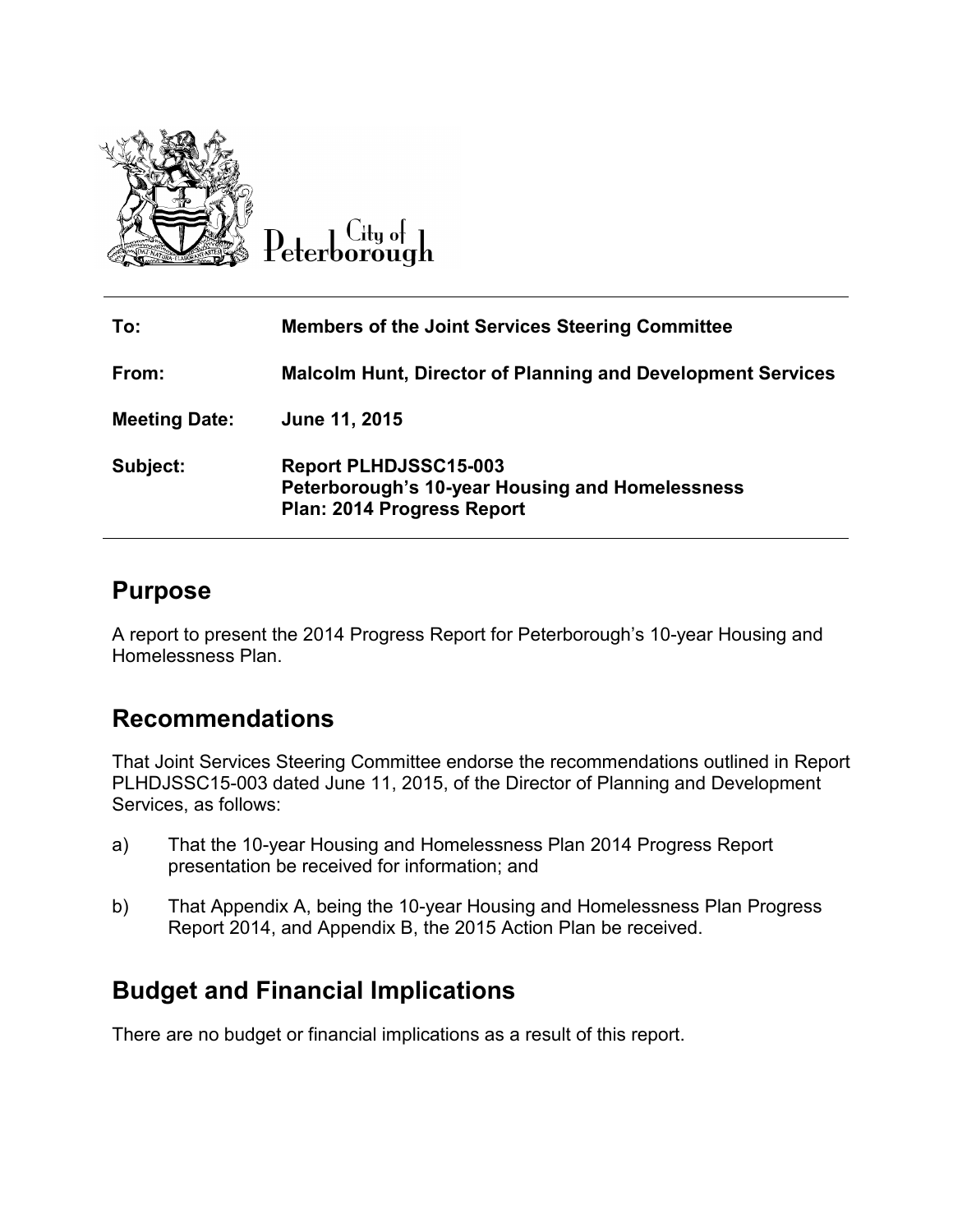# **Background**

In 2014, the City of Peterborough, as the Service Manager for Housing and Social Services for the City and County of Peterborough, launched a 10-year Housing and Homelessness Plan (Plan). The Plan created a long-term vision and identified goals that reflect the distinct housing and homelessness-related issues and needs in the Peterborough region.

The Progress Report 2014, attached as Appendix A, highlights key accomplishments under nine of the 20 commitments set out in the Plan, ranging from engaging people who use housing and homelessness support services to helping developers plan and complete new affordable rental housing developments.

As 2014 is the first year of the plan, it's the "baseline year" – the year against which to compare future years' progress. 2014 saw the beginning of a number of projects and initiatives that are anticipated to make positive impacts in future. In this way, the 2014 Progress Report emphasizes early stages of projects as opposed to long-term impacts. Long-term impacts will be measured in later years of the Progress Report.

Staff will be in attendance at the June 11, 2015 Joint Services Steering Committee meeting to provide a brief overview of the Progress Report 2014.

### **Developing the Progress Report**

Committees of internal and external stakeholders had an active role in developing the 2014 Progress Report. Together with staff from Social Services, the baseline of key statistics for the report was established. The Community Foundation of Greater Peterborough, the Peterborough Social Planning Council, and the United Way provided input on how the Progress Report would complement their community reports. The Homelessness Support Services Coordinating Committee (HSSCC) and the Affordable Housing Action Committee (AHAC) reviewed drafts of the Progress Report and provided feedback.

#### **Distribution**

Starting on June 30, 2015, Service Managers are required to present their progress reports to the public and the Minister of Municipal Affairs and Housing. The 2014 Progress Report will be available to the public through the City website, and presented to AHAC, the Homelessness Support Services Coordinating Committee, and submitted to the Ministry of Municipal Affairs and Housing through the Eastern Municipal Services Office.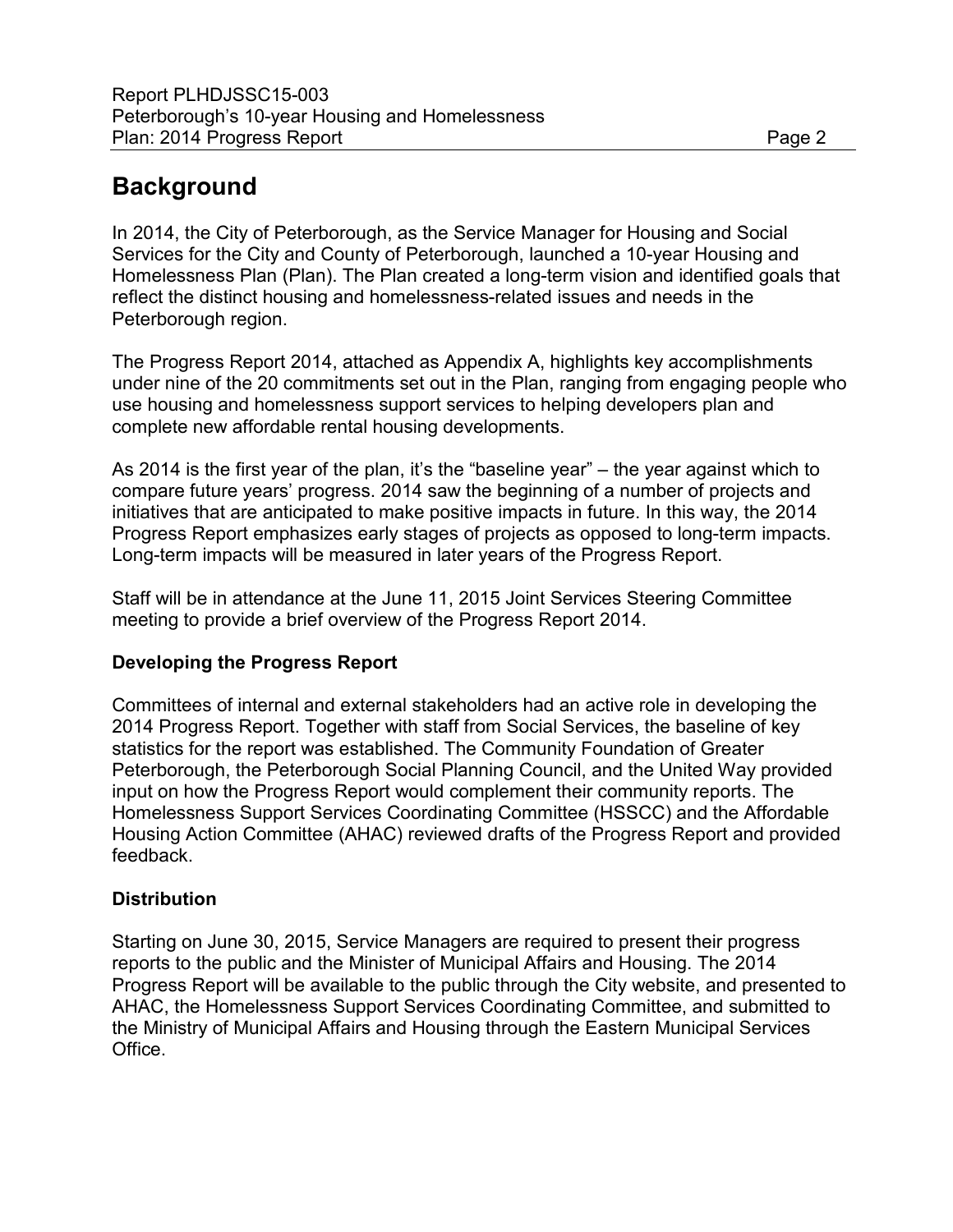#### **Peterborough context**

To set the work of the Housing and Homelessness Plan in the local context, the Progress Report uses an infographic to illustrate a selection of statistics (see pages 6 and 7). These statistics include average income levels in relation to rent costs, resale house prices, shelter bed nights and applications for eviction at the Landlord and Tenant Board. These big-picture statistics are a useful backdrop for understanding the community; however it won't necessarily be possible to draw a causal link between actions under the Plan and changes in these statistics.

When the requirement for housing and homelessness plans under the *Housing Services Act* (the Act) was announced, the province indicated that a provincial performance measure would be instituted that all Service Managers would be required to report on. The province has not yet established this measure. It is anticipated that some, or all of the statistics included in the Progress Report will be included in the provincial performance measures.

### **Looking Forward**

Priority actions under the Plan are outlined in the 2015 Action Plan, attached as Appendix B. While some of the actions from 2014 will continue in 2015, the focus will shift slightly. Key priorities for 2015 include:

- Maximizing federal and provincial funds for new affordable rental development under the Investment in Affordable Housing,
- Promoting the Community Improvement Plan for Affordable Housing,
- Enhancing the capacity of the Brock Mission to assist men who are homeless to transition into permanent housing,
- Improving the capacity of the City and agencies to collect, share and report data, to support evidence-based planning, and
- Developing a strategy to guide social housing through the end of operating agreements, mortgages and debentures.

The Progress Report on the 10-year Housing and Homelessness Plan will be prepared annually to provide an update to the province, city and county councillors and the community. The City will continue to engage with the community and agencies to understand and improve programs and services. This will provide a strong foundation for future years of the Plan.